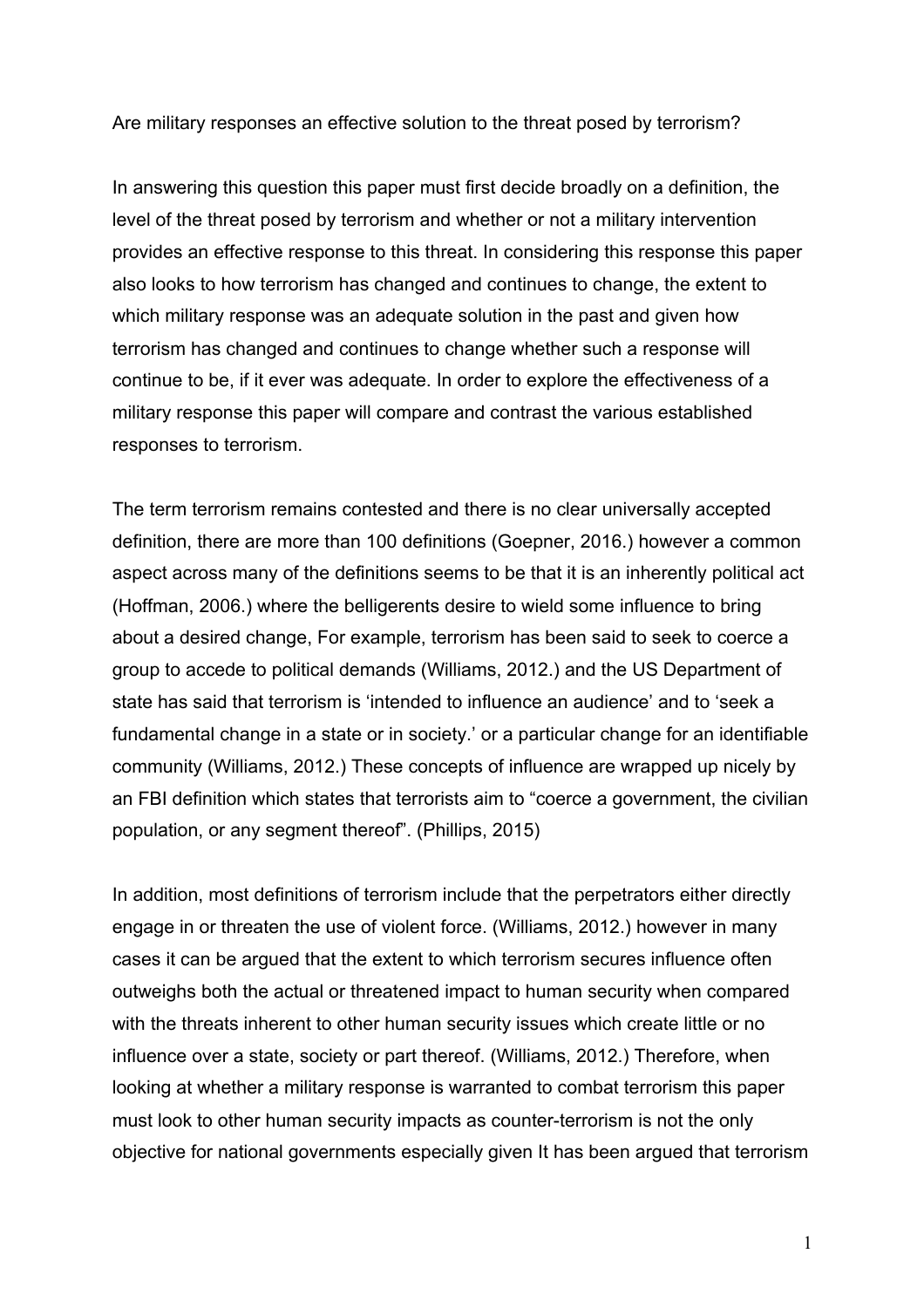is still a minor threat to human security when compared to other aspects. (Williams, 2012.)

There are currently many other plights which arguably offer a greater threat to humanity than does terrorism. For example The World Health Organisation considers climate change the biggest ongoing threat to human health security (WHO, 2015.) and between 2030 – 2050 this will contribute to an additional 250,000 deaths per year. (WHO, 2020.) Climate change may also lead toward potential conflicts due to resource scarcity and that this scarcity may contribute greater and increased levels of violent armed conflict. (Detraz, et al., 2009.) Some have suggested climate change led to The Dafur conflict, (Detraz, et al., 2009.) and a reduced access to water destabilised Syria. (Lister, 2019)

Despite the huge potential for catastrophic impacts to human security from other threats such as climate change, or hunger relative to the quantitatively low level of direct impact in terms of a toll in human life of terrorism (Williams, 2012.) national governments in recent years have been reluctant to declare a 'war on climate change' or 'war on hunger' but were ready to declare a 'war on terror' in response to the attacks on the United States of America on 11 September 2001. (Williams, 2012.)

The war on terror set the law enforcement and public policy approach of the US and its allies for over a decade, where traditionally they paid closest attention jihadi, and to a lesser extent far-right extremism (Amarasingam & Argentino, 2020.) However, the US and its allies including in Australia (Christodoulou 2020) are tracking an emerging form of home-grown terrorism which is challenging traditional views of both what terrorism is and how to combat it. (Amarasingam & Argentino, 2020.)

Despite those who would point out the disproportionate negative impacts on human security of the war on terror (Goepner, 2016.) scholars highlight that it was the 'most successful use of military force for counterterrorist purposes' (Williams, 2012.) This type of military response involved 'direct military action against paramilitary organizations [in or associated with] distinct physical locations' (Williams, 2012.) The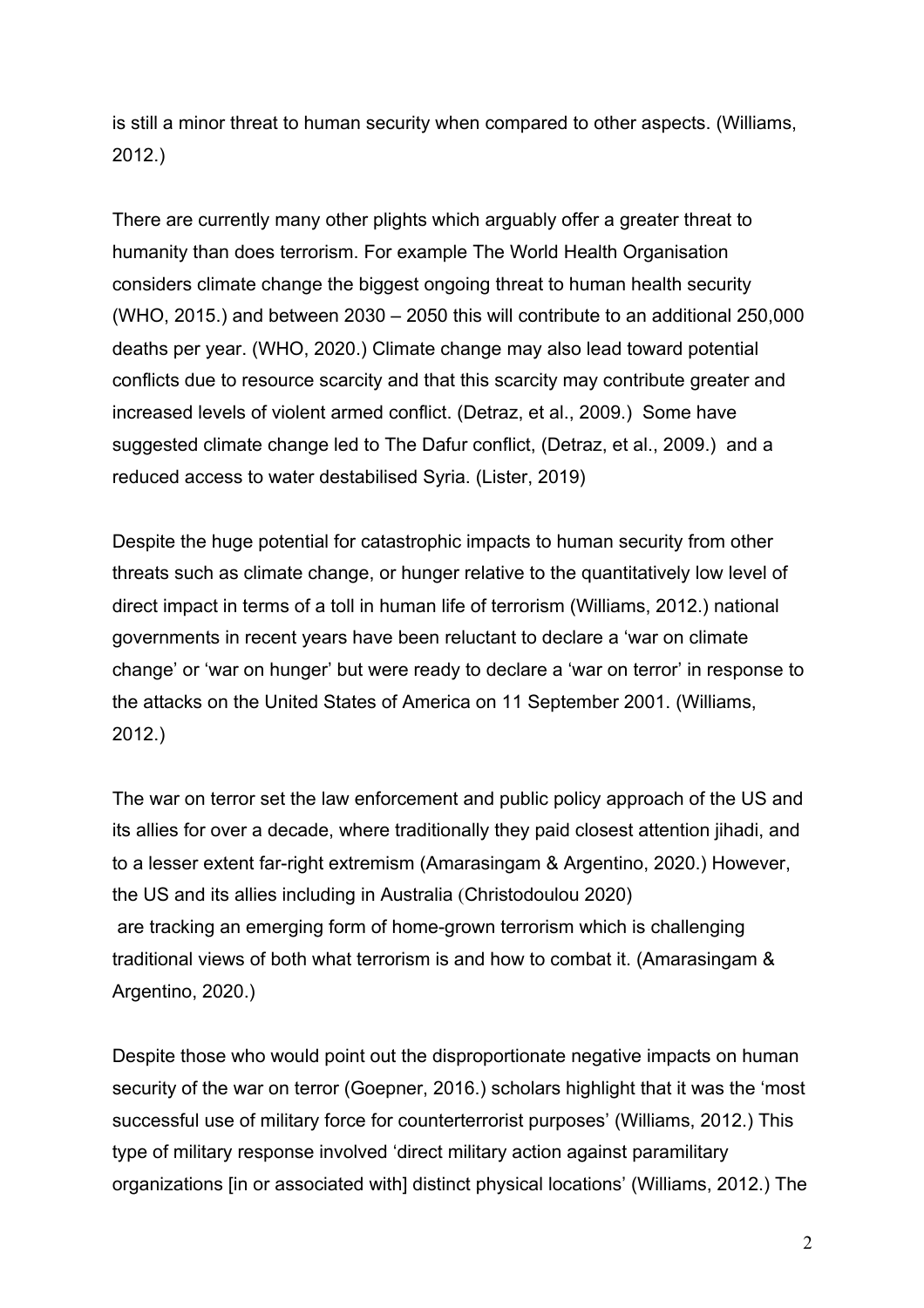US led war on terror while very modestly increasing democratisation in the middle east (Goepner, 2016.) resulted in the death of 6,874 US military members, out of 2.5 million deployed to fight the war at cost near \$USA4.4 trillion. (Crawford, 2014.), and resulted in conditions which increased the number of terrorist attacks as well as crating conditions for further radicalisation and recruitment of terrorist members. (Goepner, 2016.)

Aside from this negative anecdotal evidence it has been said that the reliable metrics to measure the effectiveness of the war on terror are not available. (Johnson and Tierney, 2006.) Only a slim minority of scholarly articles provide an empirical assessment of counter terror responses. (Lum, Kennedy and Sherley, 2006.). This paper will then go on to focus on how the nature of terrorism is changing and guided by history determine whether a military response would be effective at dealing with emerging and modal threats.

Some have suggested that an emerging type of threat to western liberal democracy has come in the form of the spread of disinformation through conspiracy theories. (Schabes, 2020.). QAnon has been circulating since around 2017, and is effectively an amalgam of conspiracy theories, that at its heart believes there is an antagonistic global cabal of evil, against which President Trump is the protagonist. (Carter, 2018.) The FBI recently declared QAnon a terrorist organisation. (Winter, 2019) This form of terrorism takes advantage of new forms of media, in particular the internet and social media, and while this is not a new phenomenon (Williams, 2012.) the current reach of this groups disinformation has peaked during the global corona virus pandemic as large numbers of people spend more time online, and the pandemic continues to breed anti-government sentiment (Ackerman & Peterson, 2020.) and draws those disenfranchised by the governments repose toward radical groups on social media. (Basit, 2020.) Furthering this dilemma is that social media algorithms appear to be prone to serving up controversial content to reinforce the beliefs of those prone to seeking it out. (Sunstein, 2017.)

This cocktail of influence appears to be creating an environment to radicalise 'an enemy among us' ordinary people living seemingly ordinary suburban lives being driven to spreading the messages of QAnon, or to undertake real world threats of, or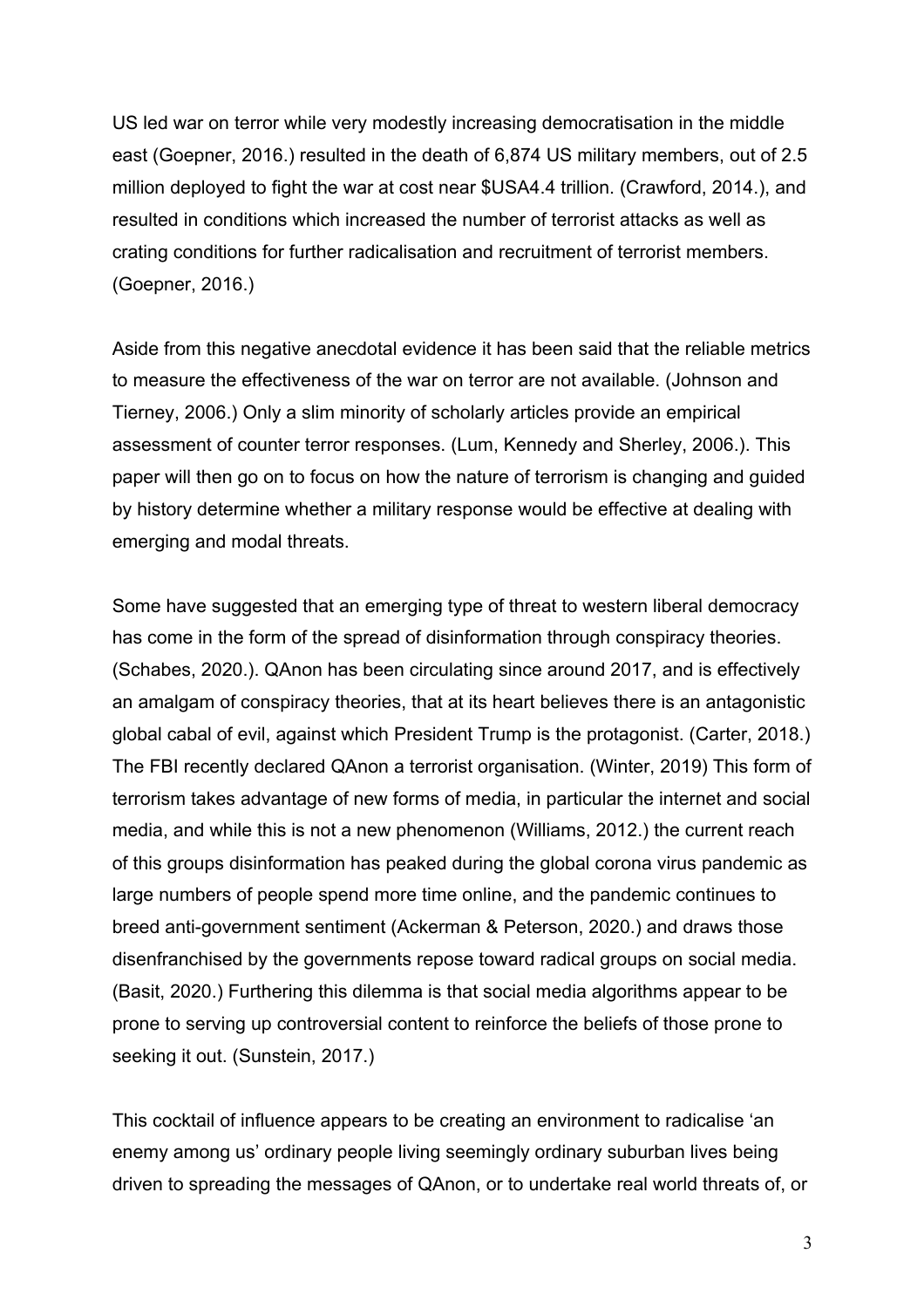actual violence (Amarasingam & Argentino, 2020.), destruction of civic infrastructure (Taylor, 2020.) to otherwise coerce desired political change, of which one goal appears to be the erosion of democracy and the spread of anti-government rhetoric. (Ziblatt & Levitsky, 2018a)

While QAnon is used as a key example in this paper it should not be viewed as the only emerging threat of this type but rather, a trend in how misinformation bolstered by conspiracy theories is fed through social media and is being used to radicalise parts of the population towards violent extremism. (Amarasingam & Argentino, 2020.) To this end it is worth noting that there is a growing body of research by scholars and national security professionals aimed at examining a new type of belligerent that aims to exploit political divides amongst a population. (Cordesman, 2018.)

The US is also not alone in facing emerging threats of this nature Australian security professionals have been preparing for a threat that aims to exploit societal fissures in order to seed distrust among the population (Rubensztein-Dunlop, 2020.) Evidence suggests that these unconventional approaches could negate many benefits of conventional military planning (Cordesman, 2018.).

Data suggests that home-grown domestic radical extremist is now more of a quantitative and qualitative threat to the public security and peace of the USA. (Kurzman, 2001-2019) Domestic terrorism now accounts for the largest level in terms of fatally wounded victims. (Anti-Defamation League, 2018) For this reason this paper will turn its attention to this emerging threat. Despite the misgivings already outlined about the effectiveness of a military response to terrorism, a military response is also predicated on ability to be able to identify and target specific groups in specific areas preferably outside of the nation state seeking to eliminate the terrorist activity. (Williams, 2012.) and while there may be some evidence to suggest that this new form of conspiracy-theory led terrorism is being propagated from a foreign state actor, namely Russia (Four Corners, 2020.) the vast majority of terrorist attacks which are resulting in the death of victims are from domestic extremists (as contrasted with Islamic terrorism) (Anti-Defamation League, 2018) additionally, domestic extremists are radicalising each other (Formica, 2020.) using profit driven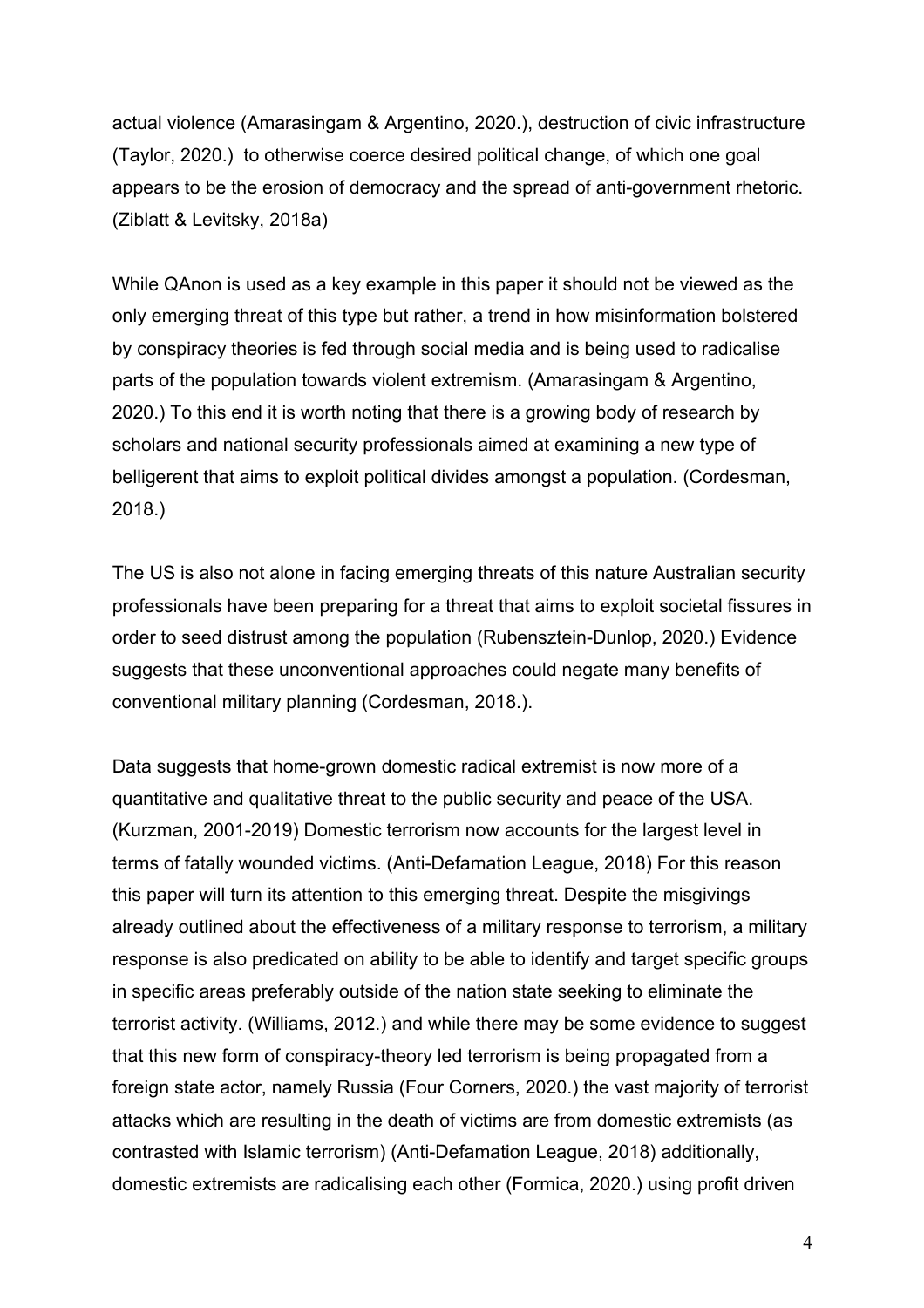bastions of American free speech in the form of social media platforms. (Formica, 2020.) Further, and perhaps most worrying is the complicity of the US Commander in Chief Donald Trump in promoting conspiracy theories, with analysis suggesting that he has tweeted content supporting conspiracy theories more than 1700 times (Shear et al., 2019).

Based on the evidence above, a military response, by the US or its allies, effectively against its own people, would not be practicable or effective. Not only are the terrorists operating within the nation state with the tacit approval of the highestranking military official in the world (President Trump) but the ideologies and antigovernment rhetoric is being promoted with the legitimate use of American public companies social media companies. Not only wouldn't military intervention against these targets be effective, it would also be unlawful and likely would have an unintended but predictable adverse impact on the stated aims of any action, notably it would breed further contempt and mistrust similar to that exacerbated by the pandemic which allowed the radicalisation to occur in the first place (Ackerman & Peterson, 2020.) as was seen in countries occupied by the US during its war on terror.(Goepner, 2016.) Even if a military response was justified it is worth noting that only 7% of all terrorists groups have been ended in this manner with the vast majority ending where they accepted into the mainstream political process and cease to be terrorist groups. (Goepner, 2016.)

This paper has outlined that there is a growing domestic terrorist threat (Amarasingam & Argentino, 2020.) which is being radicalised with the assistance of American owed social media platforms, and that neither the Governments of America or the boards of these tech giants currently have any viable solutions to combat this. (Formica, 2020.) Some may suggest that a traditional counterterrorism response may be effective, to undertake surveillance and detain those who disseminate information, or intend to carry out attacks before they can take place. (Williams, 2012.) This approach has been used recently in Melbourne against those peddling conspiracy theories to flout covid-19 lockdown restrictions with law enforcement authorities monitoring social media activity and charging and arresting those involved. (Baxendale, 2020.) Others have gone a step further to suggest the entire 'supply chain' of online terrorist activity from recruitment to revenue raising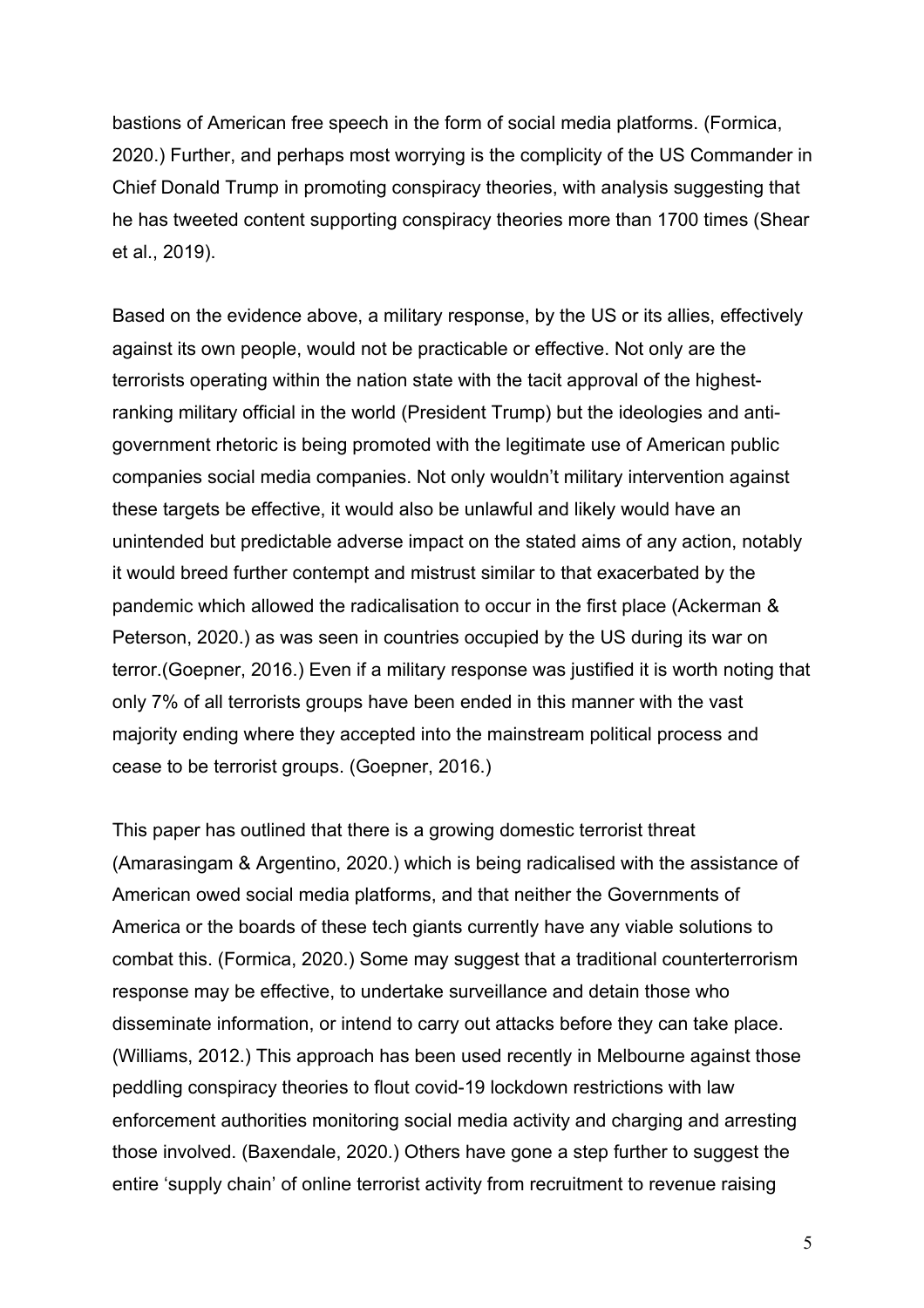must be monitored, tracked and disrupted. (Cordesman, 2018.) There are those that suggest that this type of approach will not assist and may exacerbate the issue amongst a domestic target, particularly in America. American freedom of speech and corporate rights are held in such high regard that attempts to curtail them may be met with contempt.(Formica, 2020) Further there are severe limitations placed upon law enforcement in the USA as a direct result of the American Bill of Rights making it difficult to obtain a warrant to intervene with US citizens merely based on whom they like to associate online (Rangappa, 2017)

Given the broad context that this new wave of terrorism appears to be operating within some have suggested a social approach may be the most effective method (Cordesman, 2018.). This approach requires security professionals to identify the motivation of the given group, as well as the conditions and broader environment from which they draw support. (Williams, 2012.) It has been suggested and this may be particularly relevant given that the modal way in which a terrorist organisation ceases to be, is when it becomes part of the mainstream political process. (Goepner, 2016.) Perhaps than a path to understanding the motivations of the aggrieved groups and addressing the grievances and causes of anger, alienation, and indifference (Ackerman & Peterson, 2020.) and ensuring that divided cliques, have an equal voice in politics, governance, the economy. (Cordesman, 2018.) is recognise these dissenting anti-government voices which some believe can be good for democracy (Fenster, 1999.) as part of the political system, and by bringing these voices into the mainstream halt the alienation that has led to their need to take drastic and violent 'terrorist' actions.

Public policy makers must determine the balance to be struck between counterterrorism and other human security threats. Where terrorism has presented a substantial enough threat to warrant a military response, even the most 'successful' military response in history, the war on terror, appears to be ineffective at best and counter-productive at worst. As emerging domestic threats fuelled by online extremism continue to proliferate security professionals must look further beyond even traditional counterterrorism approaches, the social approach and almost certainly beyond the military response.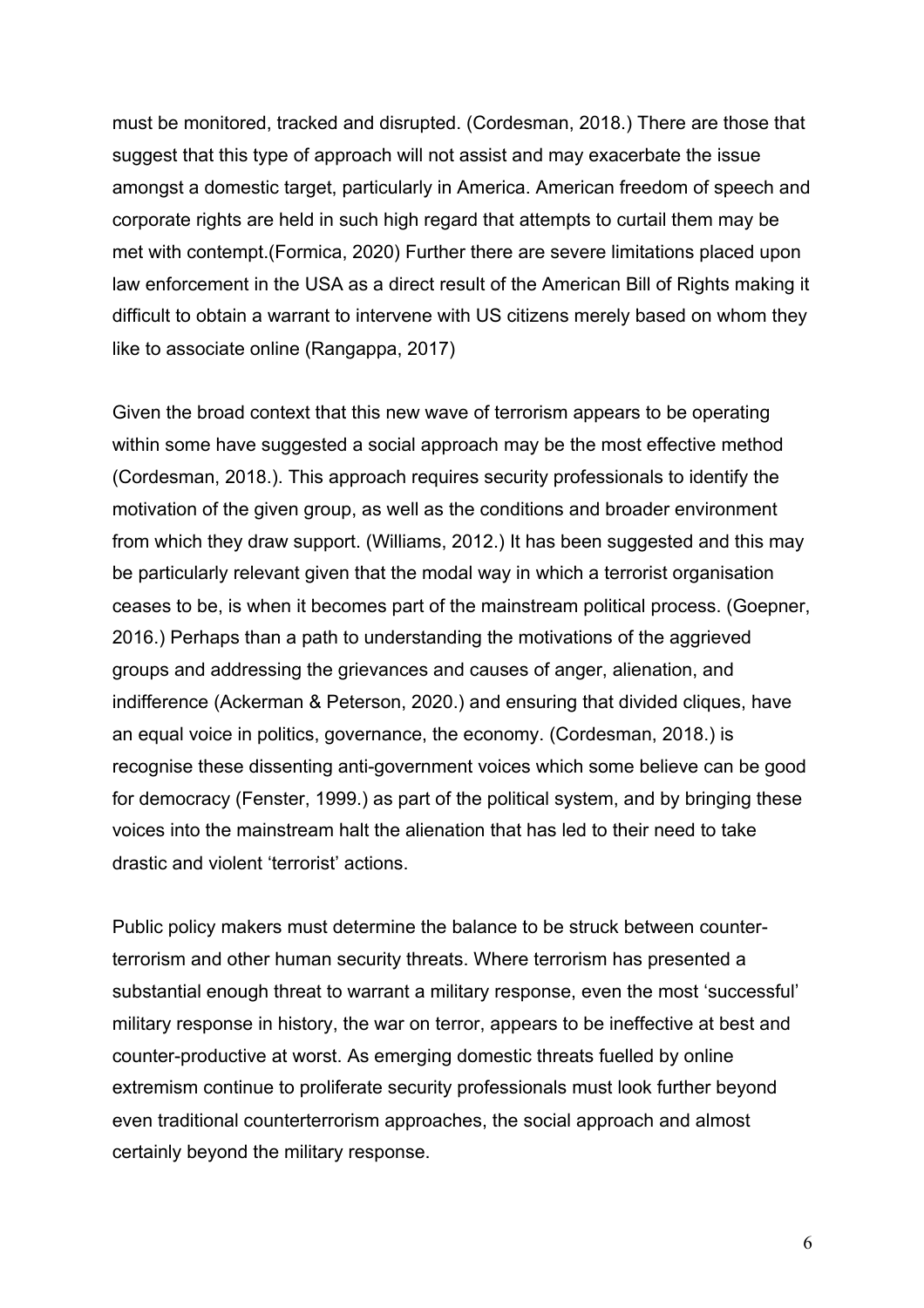## Bibliography

Ackerman, G and Peters, H 2020, 'Terrorism and COVID-19' *Perspectives on Terrorism* , Vol. 14, No. 3 June 2020 pp. 59-73.

Amarasingam, A., and Argentino, M. 2020 'The QAnon Conspiracy Theory: A Security Threat in the Making?' *CTC Sentinel*, July, Vol 13, Issue 7.

Anti-Defamation League, 2018, 'Right-Wing Extremism Linked to Every 2018 Extremist Murder in the U.S., ADL Finds."

Basit, A 2020, 'The COVID-19 Pandemic: An Opportunity for Terrorist Groups?' Counter *Terrorist Trends and Analyses* 12, 3 pp. 7-12.

Baxendale, R 2020, 'Police arrest fifth conspiracist', Weekend Australian, The (Australia), 5 September, p. 6, viewed 28 September 2020, <https://search.ebscohost.com/login.aspx?direct=true&db=edsnbk&AN=17D4BDC70AA1F450&authty pe=sso&custid=deakin&site=eds-live&scope=site>.

Brandon, C 2018. 'What Is QAnon? The Conspiracy Theory Tiptoeing Into Trump World.' NPR.org <https://www.npr.org/2018/08/02/634749387/what-is-QAnon-the-conspiracy-theory-tiptoeing-intotrump-world>.

Bruce Hoffman, Inside Terrorism (New York: Columbia University Press, 2006), 2, 33.

Carter, ''A Blessing or a Curse? State Support for Terrorist Groups,'' International Organization 66, no. 1 (January 2012)

Cordesman, A 2018 '21st Century Conflict: From "Revolution in Military Affairs" (RMA) to a "Revolution in Civil-Military Affairs" (RCMA)' 15 February <https://csis-website-prod.s3.amazonaws.com/s3fs public/legacy\_files/files/publication/150702\_Speech\_RMA\_RCMA\_Rev\_in\_Mil\_Affairs.pdf>

Christodoulou, M 2020 'ASIO briefing warns that the far-right is exploiting coronavirus to recruit new members', ABC News, 12 June <https://www.abc.net.au/news/2020-06-12/asio-briefing-warns-farright-is-exploiting-coronavirus/12344472>.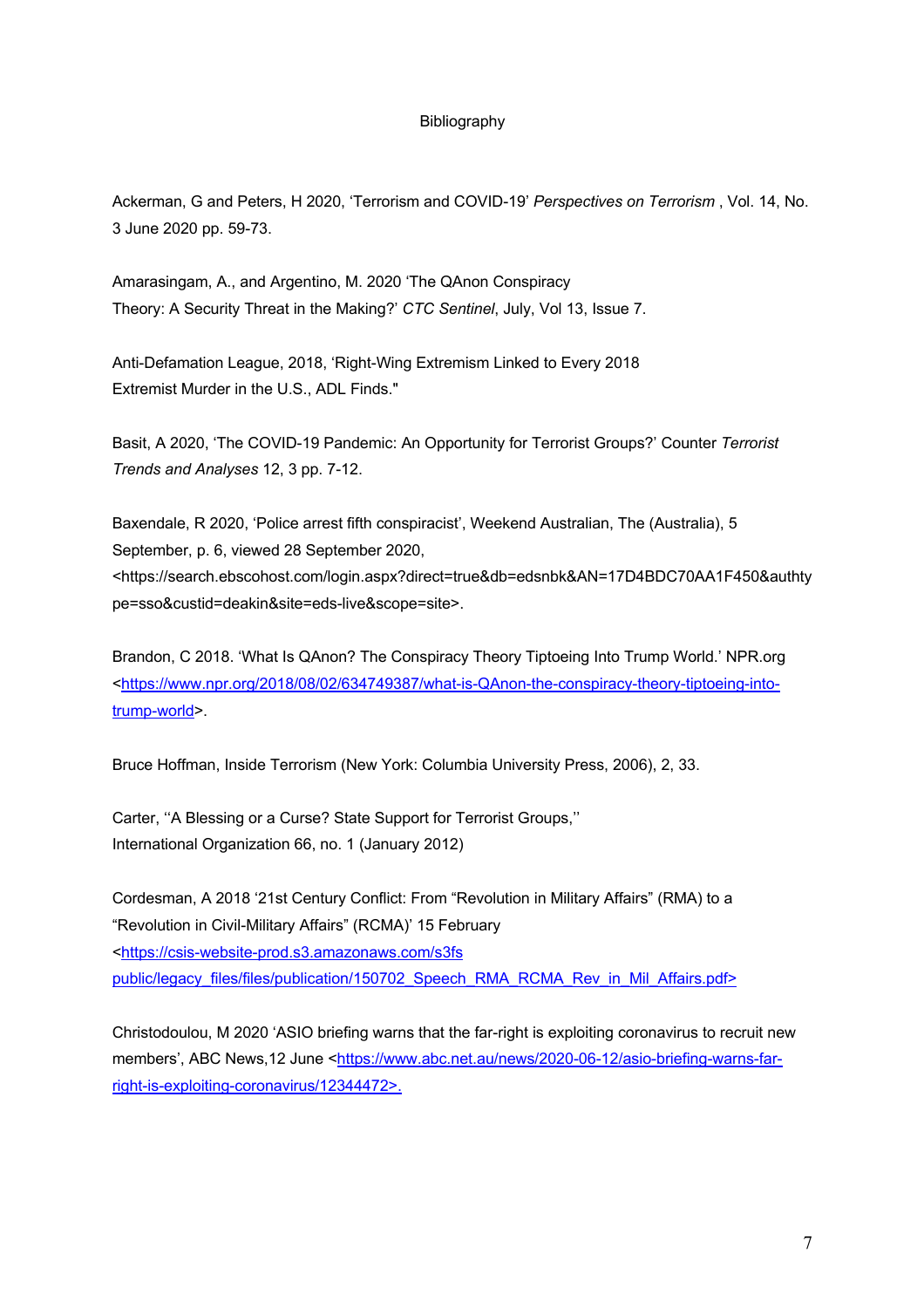Detraz, N & Betsill, M 2009 'Climate Change and Environmental Security: For Whom the Discourse Shifts' *International Studies Perspectives*, 10. 303 - 320.

Fenster, Mark. (2008). Conspiracy Theories: Secrecy and Power in American Culture. Minneapolis; London:

University of Minnesota Press. Retrieved April 28, 2020, from www.jstor.org/stable/10.5749/j.ctttsw9q

Formica, T 2020 'A Social (Media) Contract: Reconciling American Freedom and Security in an Age of Online Radicalization and Extremism.' Yale Journal of International Affairs, 15, p. 131-148. HeinOnline.

Four Corners, 2020, 'What is the truth about 5G? Four Corners spoke to leading experts and anti-5G activists to find out' ABC News, 3 August <https://www.abc.net.au/news/2020-08-03/5g-conspiracytheory-investigation-coronavirus-health/12507368>

Goepner, E.W., 2016. Measuring the effectiveness of America's war on terror. *Parameters*, *46*(1), pp.107-120.

JOHNSON, D., & TIERNEY, D. 2006 *Failing to Win: Perceptions of Victory and Defeat in International Politics*. Cambridge, Massachusetts; London, England: Harvard University Press. Retrieved September 28, 2020, from http://www.jstor.org/stable/j.ctt13x0hfj

Kurzman, Muslim-American Involvement with Violent Extremism, 2001-2019, 1.

Lum, C Kennedy, L and Sherley, A., 2006, 'The Effectiveness of Counter-Terrorism Strategies', *Oslo: The Campbell Collaboration*, 3, 13.

Lister M, 2019 'Climate Change, Refugees, and Other Displaced Persons' Stockholm Centre for the Ethics of War and Peace (2019), < http://stockholmcentre.org/climate-change-refugees-and-otherdisplaced-persons/>.

Phillips, B 2015 'What Is a Terrorist Group? Conceptual Issues and Empirical Implications', *Terrorism and Political Violence,* 27:2, 225-242, DOI: 10.1080/09546553.2013.800048

Rangappa, A, 2017 "It Ain't Easy Getting a FISA Warrant: I was an FBI Agent and Should Know," *Just Security*, March 6, <https://www.justsecurity. org/38422/aint-easy-fisa-warrant-fbi-agent/.>